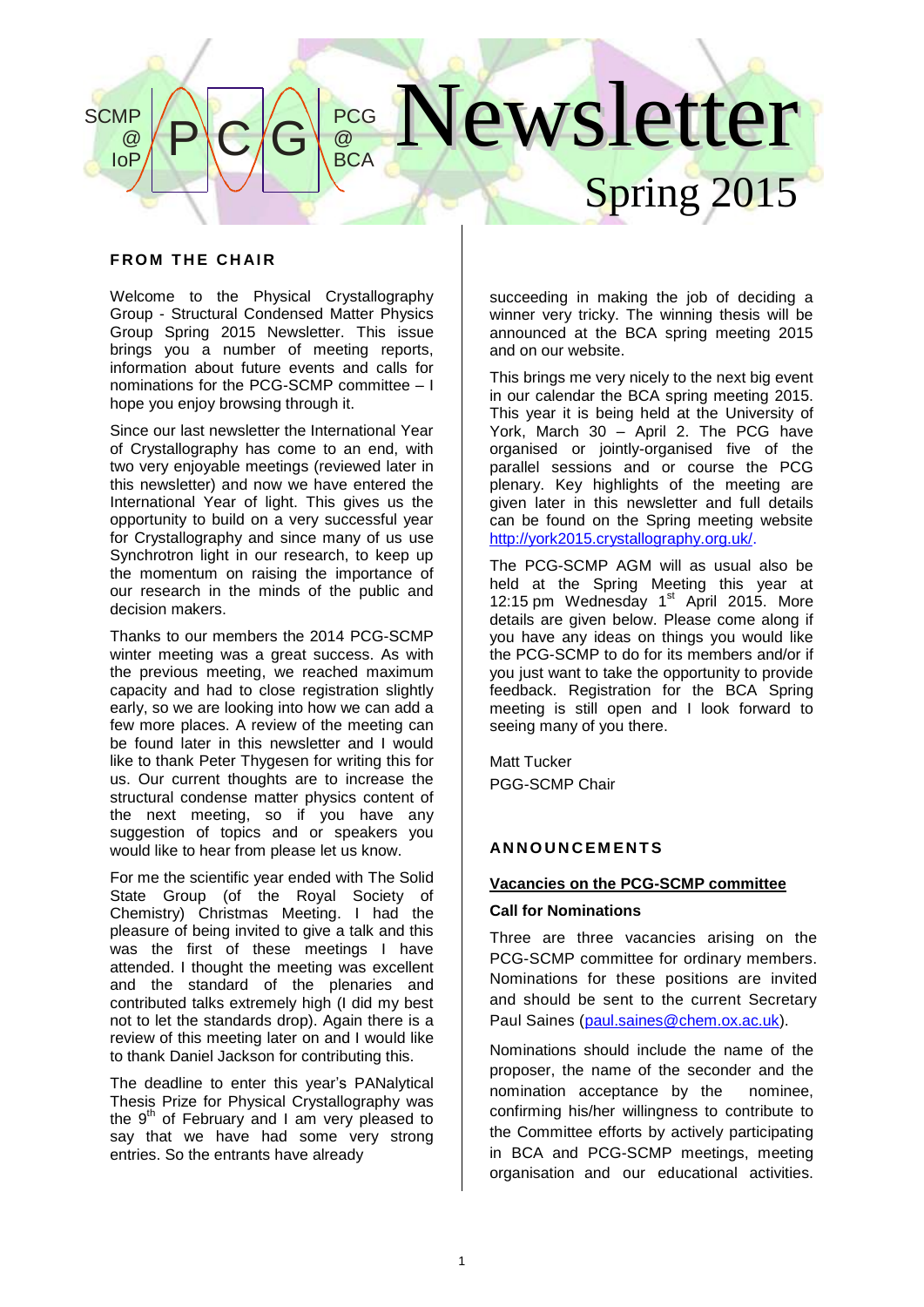Informal enquiries about the Committee members' roles should be directed to the current Chair, Matt Tucker (matt.tucker@stfc.ac.uk).

Elections for these positions will be held at the Annual General Meeting of the PCG-SCMP, which will be held during the BCA Spring Meeting at University of York, 12:15 pm Wednesday  $1<sup>st</sup>$  April 2015. Details of the current agenda are given at the end of this newsletter

# **PCG-SCMP Bursaries**

Student bursary applications are welcome from the IoP members affiliated to the PCG-SCMP group. Bursaries are intended to help research students to attend meetings, conferences and training schools relevant to PCG-SCMP areas of interest. Students may apply for up to a total amount of £250 during the course of their PhD.

Applications can be submitted to the IoP throughout the year, but will be considered by the Group Committee on a quarterly basis (and therefore should reach the IoP by 1<sup>st</sup> March, 1<sup>st</sup> June, 1<sup>st</sup> September and 1<sup>st</sup> December).

Successful bursary applicants are expected to produce a short written report on the meeting, which may be published in this Newsletter (see section Recent Events in this issue), in Crystallography News or on the PCG-SCMP website (www.pcg-scmp.org).

For further information please contact the PCG-SCMP Secretary Paul Saines [\(paul.saines@chem.ox.ac.uk\)](mailto:paul.saines@chem.ox.ac.uk) or visit the relevant Institute of Physics web page [\(http://www.iop.org/about/grants/research\\_stud](http://www.iop.org/about/grants/research_student) [ent/](http://www.iop.org/about/grants/research_student)page\_38808.html).

# **FUTURE EVENTS Meeting calendar**

- BCA Spring meeting,  $30^{th}$  March  $2^{nd}$  April, The University of York, UK, http://york2015.crystallography.org.uk/
- IOP's "Magnetism 2015",  $30 31$ <sup>st</sup> March 2015, The University of Leeds, UK, <http://magnetism2015.iopconfs.org/home>
- Advances in Li-battery research,  $9 10^{th}$ April, The University of Loughborough, UK, [http://www.esrn.co.uk/events/advances-in](http://www.esrn.co.uk/events/advances-in-li-battery-research-uk-9-10-apr-2015/)[li-battery-research-uk-9-10-apr-2015/](http://www.esrn.co.uk/events/advances-in-li-battery-research-uk-9-10-apr-2015/)
- European Materials Research Society Spring Meeting,  $11^{th} - 15^{th}$  May 2015, Lille, France, [http://www.emrs](http://www.emrs-strasbourg.com/index.php?option=com_content&task=view&id=800&Itemid=1652)[strasbourg.com/index.php?option=com\\_con](http://www.emrs-strasbourg.com/index.php?option=com_content&task=view&id=800&Itemid=1652) [tent&task=view&id=800&Itemid=1652](http://www.emrs-strasbourg.com/index.php?option=com_content&task=view&id=800&Itemid=1652)
- UK neutron and muon science user meeting,  $19^{th} - 21^{st}$  May 2015, Hinckley Island Hotel, Leicestershire, UK, [http://wwwisis2.isis.rl.ac.uk/useroffice/NMU](http://wwwisis2.isis.rl.ac.uk/useroffice/NMUM2015/Register.asp) [M2015/Register.asp](http://wwwisis2.isis.rl.ac.uk/useroffice/NMUM2015/Register.asp)
- Gordon Research Conference: Neutron scattering,  $21<sup>st</sup> - 26<sup>th</sup>$  June 2015, The Chinese University of Hong Kong, Hong Kong, China, [http://www.grc.org/programs.aspx?year=20](http://www.grc.org/programs.aspx?year=2015&program=neutron) [15&program=neutron](http://www.grc.org/programs.aspx?year=2015&program=neutron)
- 12<sup>th</sup> International Conference on Materials Chemistry, MC12,  $20 - 23<sup>rd</sup>$  July 2015, University of York, York, UK, [http://www.rsc.org/ConferencesAndEvents/](http://www.rsc.org/ConferencesAndEvents/RSCConferences/MC12/index.asp?gclid=CMH5ob6p-MMCFWfJtAodbiUAUw) [RSCConferences/MC12/index.asp?gclid=C](http://www.rsc.org/ConferencesAndEvents/RSCConferences/MC12/index.asp?gclid=CMH5ob6p-MMCFWfJtAodbiUAUw) [MH5ob6p-MMCFWfJtAodbiUAUw](http://www.rsc.org/ConferencesAndEvents/RSCConferences/MC12/index.asp?gclid=CMH5ob6p-MMCFWfJtAodbiUAUw)
- ECSSC15: 15<sup>th</sup> European conference on solid state chemistry,  $23^{\text{rd}} - 26^{\text{th}}$  August 2015, Vienna, Austria, <https://ecssc15.univie.ac.at/>
- ECM29:  $29<sup>th</sup>$  European crystallographic meeting,  $23^{rd} - 28^{th}$  August 2015, Rovinj, Croatia,<http://ecm29.ecanews.org/>
- $\cdot$  ECNS 2015:  $6<sup>th</sup>$  European conference on neutron scattering,  $30<sup>th</sup>$  August –  $4<sup>th</sup>$ September 2015, Zaragoza, Spain, <http://ecns2015.unizar.es/>

# **Training calendar**

2

- 7th Annual school on neutron diffraction and data treatment using the Fullprof suite,  $2^{nd} - 6^{th}$  March 2015, ILL, Grenoble, France,<http://www.ill.eu/FPSchool2015/>
- ISIS neutron training course,  $16 25$ <sup>th</sup> June 2015, ISIS, UK, [http://www.isis.stfc.ac.uk/learning/neutron](http://www.isis.stfc.ac.uk/learning/neutron-training-course/isis-neutron-training-course9135.html)[training-course/isis-neutron-training](http://www.isis.stfc.ac.uk/learning/neutron-training-course/isis-neutron-training-course9135.html)[course9135.html](http://www.isis.stfc.ac.uk/learning/neutron-training-course/isis-neutron-training-course9135.html)
- 14<sup>th</sup> Oxford school of neutron scattering,  $6 -$ 18<sup>th</sup> September 2015, Oxford University, UK, http://www.oxfordneutronschool.org/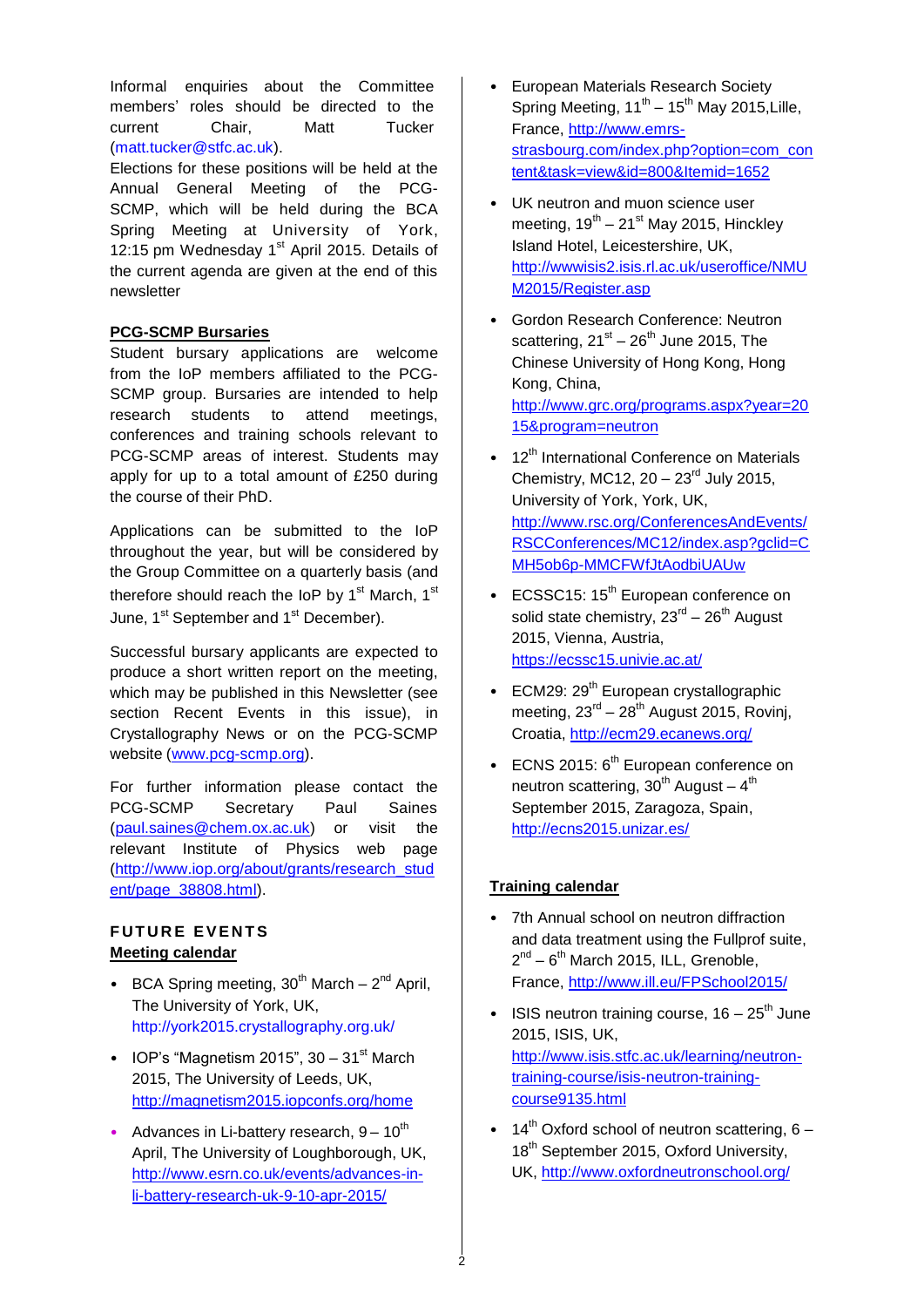# **BCA Spring meeting, 30th March – 2 nd April 2015, University of York**



The BCA Spring Meeting 2015 begins with the Young Crystallographers' Meeting on Monday  $30<sup>th</sup>$  March, featuring "Space groups – the final frontier" from Profs. Bill Clegg and Mike Glazer. The main meeting will follow this, running from late morning on Tuesday  $31<sup>st</sup>$ March until 1:30pm on Thursday 2<sup>nd</sup> April.

The PCG-SCMP plenary lecture, entitled<br>"Phase transitions in metal organic transitions in frameworks" will be given by Prof. Anthony Cheetham FRS (University of Cambridge) on Tuesday 31<sup>st</sup> March.

Parallel sessions and invited talks likely to be of particular interest to the PCG-SCMP community include:

## **Beyond the elastic line: resonant and inelastic diffraction (Tuesday 31st March)**

- ̶ Keynote: Steve Collins (Diamond), *Resonant X-ray Diffraction and the elusive sign of the DM interaction in weak ferromagnets*
- ̶ Matthias Gutmann (ISIS), *Combining ab-initio phonons and diffraction to study thermal diffuse scattering*
- ̶ Chris Stock (University of Edinburgh)*, Helical and multipartlcle fluctuations in chiral magnets*

#### **Challenges and technical advances in powder diffraction (Tuesday 31st March)**

- ̶ Keynote: Pascal Manuel (ISIS), *Extreme Conditions and Magnetic Neutron Diffraction: how far can we push it?*
- ̶ Claire Murray (Diamond), *New Facility for Long Duration Experiments at Diamond Light Source*
- ̶ Yue Wu (University of Oxford), *Observing MOF crystallization using in-situ diffraction*

#### **Structural insights into ferroic materials (Wednesday 1 st April)**

- ̶ Keynote: Pam Thomas (University of Warwick), *Structures and Properties of Lead-Free Piezoelectrics – Domains, Disorder and Disagreements*
- ̶ Mark Senn (University of Oxford), *Hybrid multiferroics and novel negative thermal expansion mechanisms*
- ̶ Semën Gorfman (University of Siegen), *Understanding high electromechanical activity in uniaxial ferroelectric by using single crystal time-resolved X-ray diffraction*

## **Complementary calculations (Wednesday 1 st April)**

- ̶ Keynote: Keith Refson (STFC, RAL), *Structures and Properties of Lead-Free Piezoelectrics – Domains, Disorder and Disagreements*
- ̶ Dr CL Hobday (University of Edinburgh), *Combining high-pressure gas loading and GCMC simulations to elucidate 'breathing' mechanism of Zeolitic Imidazolate Frameworks*

#### **Amorphous materials, nanomaterials and liquids (Thursday 2nd April)**

- ̶ Keynote: Sam Callear (ISIS), *No Bragg Peaks? No Problem! – Amorphous and Nanomaterials Research at ISIS*
- ̶ Keynote: Fiona C. Meldrum (Leeds), *Structure and Crystallization of Amorphous Calcium Carbonate*
- ̶ Nicholas Funnell (University of Oxford), *Reverse Monte Carlo modelling of lowdimensional materials*
- ̶ Sylvia McLain (University of Oxford), *The essential role of water in the structure of biomolecules in solution*
- ̶ Neal Skipper (University College London), *Neutron diffraction studies of aromatic interactions in liquids*

## **Workshop: Diffractometer software, Agilent and Bruker (Tuesday 31st March)**

## **Workshop: Symmetry modes, Branton Campbell (Wednesday 1st April)**

In addition to the parallel session, three plenary lectures and prize lectures, delegates will also be treated to the Dorothy Hodgkin lecture given by Prof. Sir Tom Blundell FRS on Tuesday 31<sup>st</sup> March, and the Lonsdale lecture given by Prof. Simon Parsons (University of Edinburgh) on Wednesday 1<sup>st</sup> April.

The Solid State Group of the Royal Society of Chemistry have kindly agreed to sponsor a prize for the best poster in the field of solid state chemistry/physical crystallography presented at the BCA spring meeting.



# **PCG-SCMP AGM**

The 72<sup>nd</sup> Annual General Meeting of the Physical Crystallography Group of the British Crystallographic Association and Structural Condensed Matter Group of the Institute of Physics will take place at:

# **12:15 pm Wednesday 1st April 2015, York**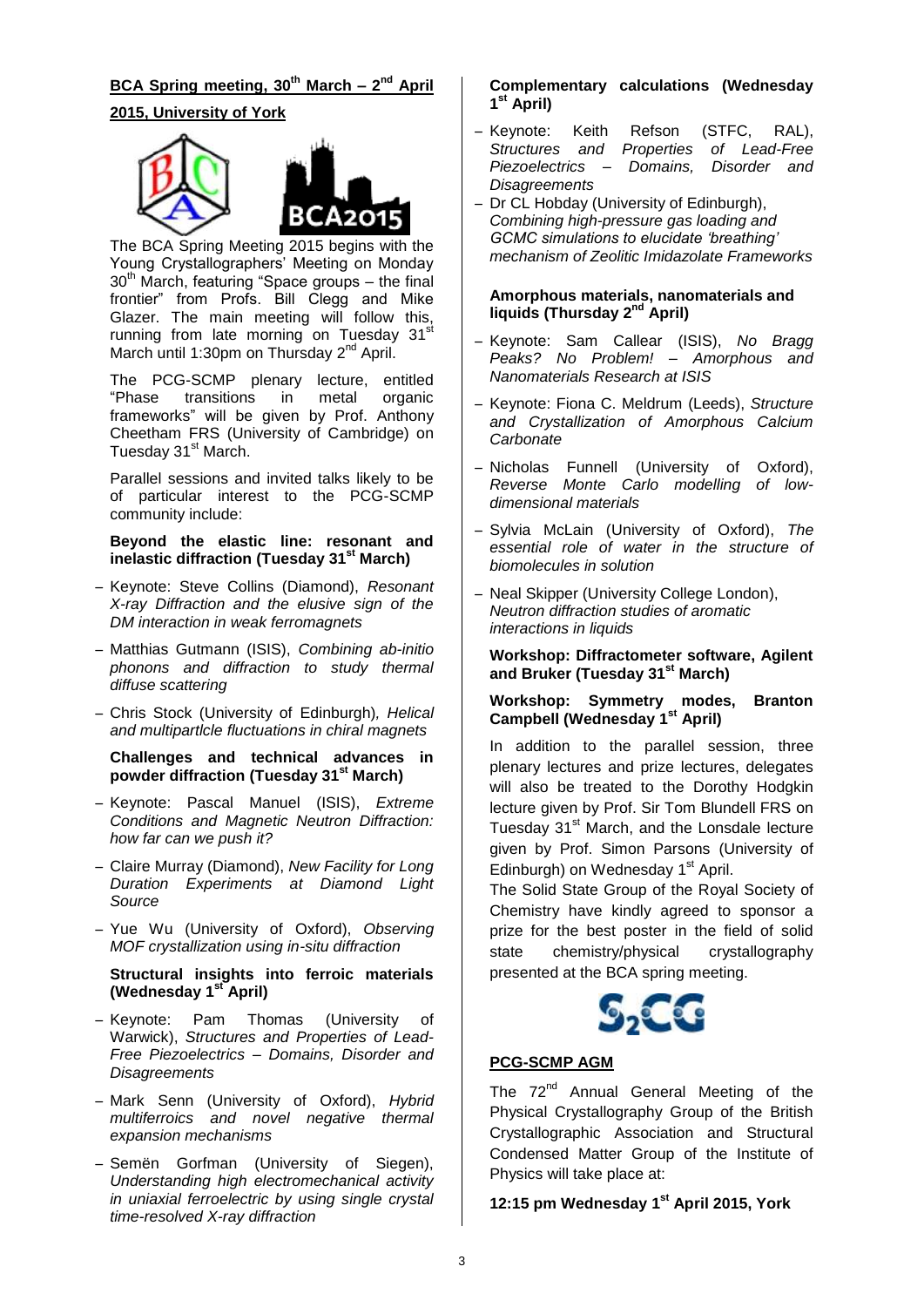The meeting agenda includes the following items:

- 1. Apologies for absence
- 2. Minutes from the  $71<sup>st</sup>$  AGM held at Loughborough,  $9<sup>h</sup>$ April 2014 (http://www.pcg-scmp.org/2014)
- 3. Matters arising from minutes
- 4. Chair's report
- 5. Treasurer's report
- 6. Elections to PCG/SCMP committee
- 7. Future Meetings
- 8. Any other business

Please email 'any other business' items to the PCG/SCMP secretary Paul Saines (paul.saines@chem.ox.ac.uk).

## **N E W S**

#### **Prizes and awards**

#### **PANalytical Thesis Prize 2015**



The PANalytical thesis prize has now closed and the 2015 winner will be announced at the BCA spring meeting, University of York, 30<sup>th</sup> March – 2<sup>nd</sup> April 2015.

# **R E C E N T E V E N T S**

## **Illuminating Atoms exhibition, 4th November – 7 th December 2014, The Royal Albert Hall**

Wandering around the *Illuminating Atoms* exhibition, Royal Albert Hall 4Nov2014- 7Dec2014, was inspiring. Max Alexander's portrait photography and reportage shots are visually stunning and pairs the science with the human story. They artistically allude to the diverse role that crystallography plays in modern life – be it in evaluating the origins of our solar system, determining improvements in pharmaceutical drugs, identifying new quasicrystals, studying viruses or characterising composite ceramics/magnetic oxides for use in computer memory and hard discs.

Refreshingly the collection of 21 portraits faithfully reflects the gender balance equality present today – a legacy from the earliest days when in the 1920s the Braggs taught and encouraged many female students. The 16 documentary images meanwhile juxtapose the huge scientific facilities with the often minute, fragile or transient crystals being studied. All together these images illustrate how, since its birth 100 years ago, crystallography has had such a profound impact upon our scientific knowledge and how it continues to make a real contribution to society.

The photographs are still available to view online [\(http://www.stfc.ac.uk/3395.aspx\)](http://www.stfc.ac.uk/3395.aspx) however if you would like this celebration of crystallography to be exhibited in your institution then please do get in touch (contact newsletter secretary, e.e.mccabe@kent.ac.uk who will forward your email on).

Hazel Hunter (ISIS Facility)

## **PCG-SCMP winter meeting, 10-11th November 2014, The Cosener's House, Abingdon**

The PCG-SMP winter meeting is the annual meeting of the PCG/SMP group and, as is now tradition, is jointly held with the ISIS crystallography user group. Again this year there was a large turnout over the two days with vibrant discussion, sharing of ideas and collaboration providing ample value of the meeting. This would not be possible without support from ISIS and the organising committee, which all the participants appreciate, so great thanks must go to them. The afternoon session was split into two sessions. The first featured updates on the ISIS facility with a particular focus on recent developments on the WISH diffractometer and the muon spectroscopy suite. This session concluded with Paz Vaqueiro (University of Reading) talking about investigation of thermoelectric materials using neutron diffraction. The second session began with three presentations given by young scientists covering a wide range of topics from Matt Dunstan (University of Cambridge) discussing materials development for  $CO<sub>2</sub>$  capture to Jerome Wicker (University of Oxford) regarding predicting what drug like molecules will crystallise and Gabriele Sala (Royal Holloway University of London) who talked about the importance of impurities in spin ice. The session ended with a talk given by Serena Corr (University of Glasgow), on the structure and dynamics of Li-ion battery electrode materials and paved the way for an excellent poster session and dinner.

The second day started with a talk about Bragg coherent diffraction imaging and dynamics with an XFEL given by Marcus Newton (University of Southampton) followed